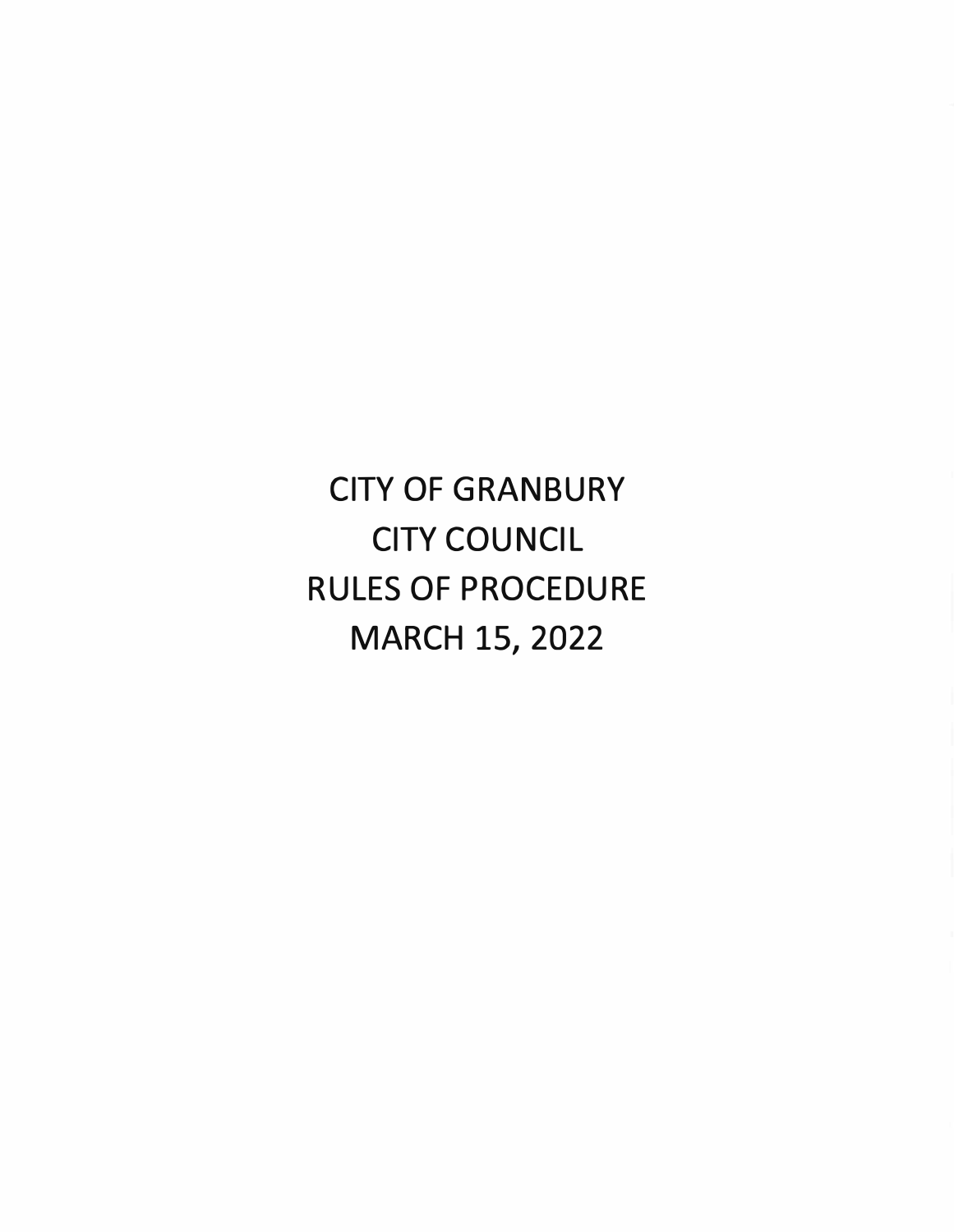# **TABLE OF CONTENTS**

| 4.1 Intentionally Left Blank            |
|-----------------------------------------|
|                                         |
|                                         |
|                                         |
|                                         |
|                                         |
| Section 5. Presiding Officer and Duties |
|                                         |
|                                         |
|                                         |
|                                         |
|                                         |
|                                         |
|                                         |
|                                         |
|                                         |
|                                         |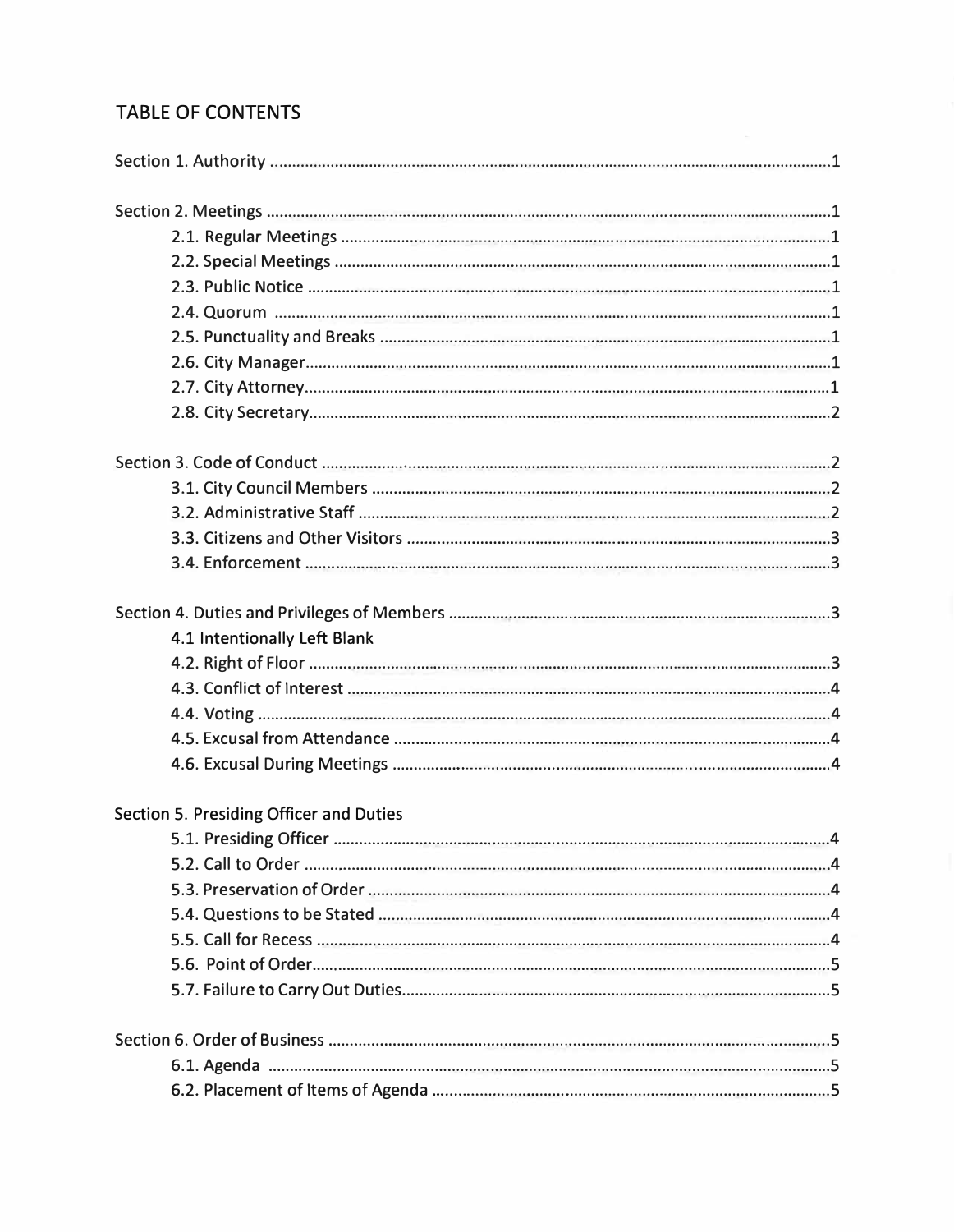| 6.7. Public Comments on Agenda Items (For Non-Public Hearing Agenda Items)7 |  |
|-----------------------------------------------------------------------------|--|
|                                                                             |  |
|                                                                             |  |
|                                                                             |  |
|                                                                             |  |
|                                                                             |  |
|                                                                             |  |
|                                                                             |  |
|                                                                             |  |
|                                                                             |  |
|                                                                             |  |
|                                                                             |  |
|                                                                             |  |
|                                                                             |  |
|                                                                             |  |
|                                                                             |  |
|                                                                             |  |
|                                                                             |  |
|                                                                             |  |
|                                                                             |  |
|                                                                             |  |
|                                                                             |  |
|                                                                             |  |
|                                                                             |  |
|                                                                             |  |
|                                                                             |  |
|                                                                             |  |
| 10.2. Council Appointments to Boards, Commissions, and Committees 11        |  |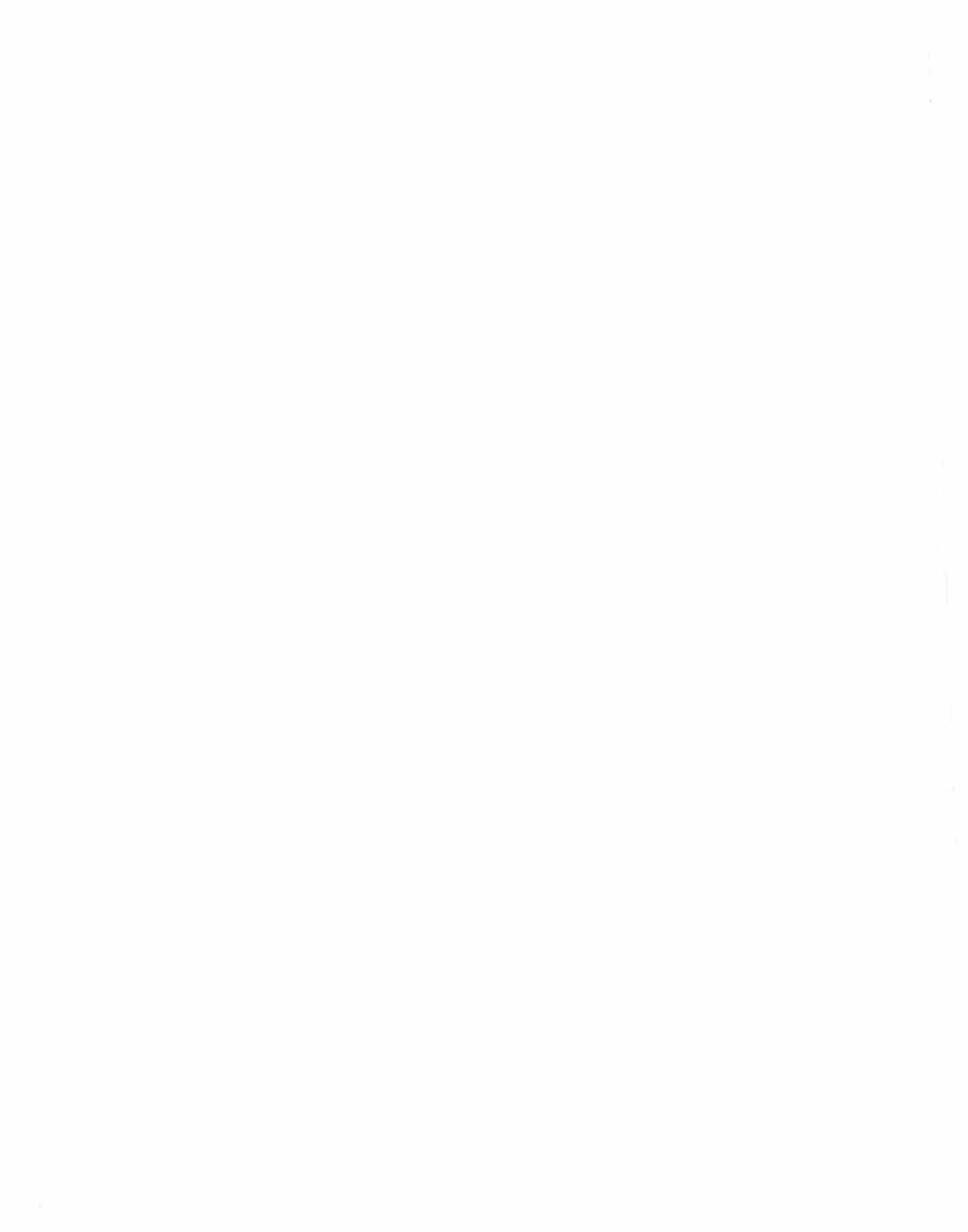## **Section 1. AUTHORITY**

The Home Rule Charter of the City of Granbury, Texas, requires the City Council to determine its own rules of procedure and order of business. The Rules of Procedure establish guidelines to be followed by all persons attending a City Council meeting, including members of the City Council, administrative staff, news media, and visitors. (City Charter, Section 2.11)

## **Section 2. MEETINGS**

**2.1. Regular Meetings.** A regular meeting of the City Council shall mean a meeting of a quorum of the City Council at which the City Council members are briefed or vote on matters of interest to the city and shall include City Council Special Meetings. The City Council shall regularly meet on the first and third Tuesdays of each month. Meetings will be held at the City of Granbury Council Chambers and shall begin at 6:00 p.m., unless otherwise posted.

**2.2. Special Meetings.** Special Meetings are subject to call by the Mayor and/or the City Manager with notice given to the City Secretary.

**2.3. Public Notice.** The agenda for all regular and special meetings and the notice listing items to be considered shall be posted by the City Secretary in accordance with the Texas Open Meetings Act.

**2.4. Quorum.** A quorum of the City Council must be present to conduct a City Council meeting. Any four members of the Council qualified and serving, shall constitute a quorum.

**2.5. Punctuality and Breaks.** City Council members are expected to arrive at City Council meetings at or before the scheduled time for the meeting to begin, unless prior notice of tardiness is relayed to the presiding officer. If a quorum of a City Council has not arrived at a meeting within fifteen (15) minutes after the scheduled starting time of the meeting, the Presiding Officer shall cancel the meeting.

**2.6. City Manager:** The City Manager, Acting City Manager, or the City Manager's designee shall attend all meetings of the Council unless excused by the Presiding officer, and shall sit at the Dais. The City Manager may make recommendations to the Council and shall have the right to take part in all discussions of the Council, but shall have no vote.

**2.7. City Attorney:** The City Attorney, Acting City Attorney, or the City Attorney's designee shall attend all meetings of the Council unless excused by the Presiding Officer, and shall sit at the dais. The City Attorney, upon request, shall give an opinion, either written or oral, on questions of law.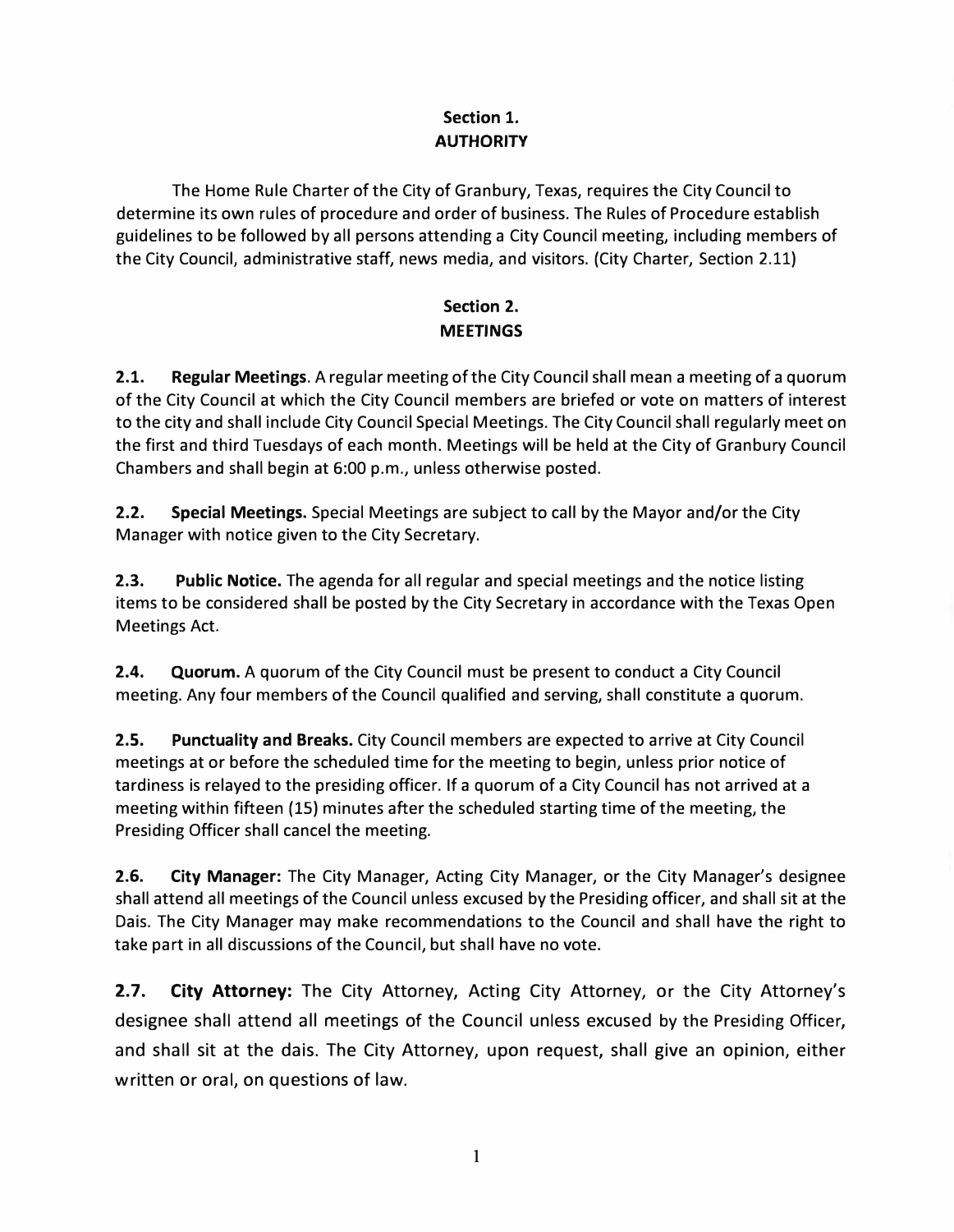**2.8. City Secretary:** The City Secretary, Acting City Secretary, or the City Secretary's designee shall attend all meetings of the Council unless excused by the Presiding Officer.and shall keep the official minutes and perform such other duties as may be requested of The City Secretary by the Council, or any member of the Council, individually.

### **Section 3. CODE OF CONDUCT**

#### **3.1. City Council Members.**

(a) During City Council meetings, City Council members shall assist in preserving order and decorum and shall not, by engaging in conversation amongst themselves or the public or otherwise, cause delay or interrupt the proceedings or refuse to obey the rules of the City Council.

(b) A City Council member desiring to speak shall address the Presiding Officer and, upon recognition by the Presiding Officer, shall confine discussion to the question under debate, avoid discussion of personalities and indecorous language, and refrain from personal attacks and verbal abuse.

(c) A City Council member desiring to question the administrative staff shall address questions to the City Manager who shall be entitled either to answer the inquiries or to designate some member of City staff for that purpose. City Council members shall not berate or admonish administrative staff members.

(d) A City Council member, once recognized, shall not be interrupted while speaking, unless a point of order is raised by another member, or unless the speaker chooses to yield to questions from another member. If a City Council member is called to order, by a point of order while speaking, that member shall cease speaking immediately until the question of order is determined pursuant to Section 5.6 as set out herein. If ruled to be in order, the member shall be permitted to proceed. If ruled to be not in order, the member shall remain silent or make additional remarks so as to comply with rules of the City Council.

(e) City Council members shall confine their questions and remarks to the particular matters before the City Council, in compliance with the Texas Open Meetings Act.

#### **3.2. Administrative Staff.**

(a) Members of the administrative staff and employees of the City shall observe the same rules of procedures and decorum applicable to the public and to members of the City Council.

(b) The City Manager shall be responsible for the orderly conduct and decorum of all City staff under the City Manager's direction and control.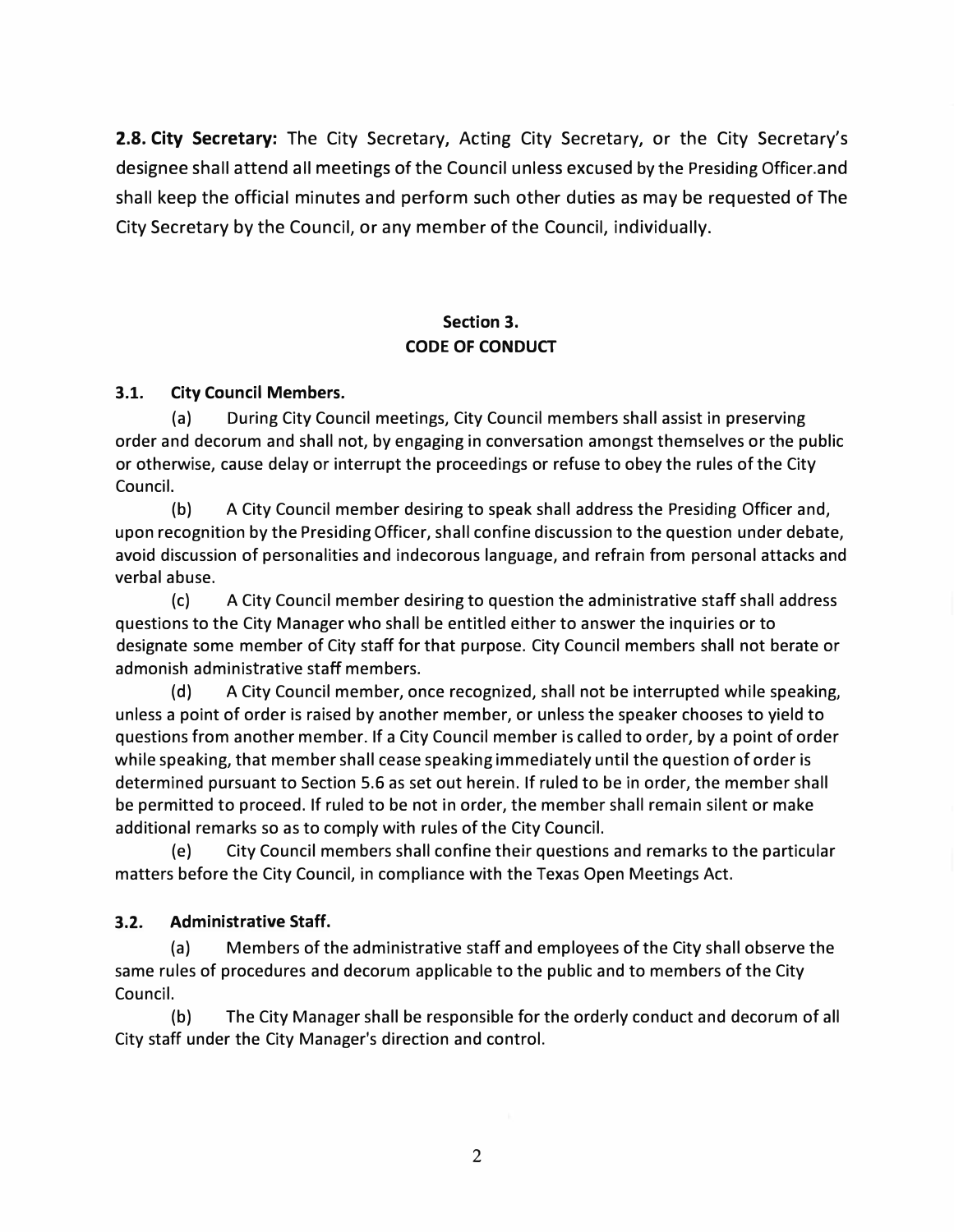(c) The City Manager shall take such disciplinary action as may be necessary to ensure that decorum is preserved at all times by City employees in City Council meetings.

(d) All City Staff addressing the City Council, shall be recognized by the Presiding Officer and shall limit their remarks and questions to the matter under discussion.

(e) All City Staff remarks and questions addressed to the City Council shall be addressed to the Presiding Officer representing the City Council as a whole.

 $(f)$ No staff member, other than the staff member having the floor, shall enter into any discussion with the City Council, either directly or indirectly, without permission of the City Manager.

#### **3.3. Citizens and Other Visitors.**

(a) Citizens and other visitors are welcome to attend all public meetings of the City Council and will be admitted to the City Council Chamber or other room in which the City Council is meeting up to the fire safety capacity of the room.

(b) Citizens and other visitors attending City Council meetings shall observe the same rules of propriety, decorum and good conduct applicable to members of the City Council. Any person making personal, impertinent, profane or slanderous remarks or who becomes boisterous, including stamping of feet, whistles, yells, while addressing the City Council or while attending the City Council meeting shall be removed from the room if the sergeant-at-arms is so directed by the Presiding Officer, and the person shall be barred from further audience before the City Council during that session of the City Council. Aggravated cases shall be prosecuted on appropriate complaint signed by the presiding officer.

(c)No placards, banners, or signs will be permitted in the City Council Chamber or in any other room in which the City Council is meeting. Exhibits, displays, and visual aids used in connection with presentations to the City Council, however, are permitted.

**3.4. Enforcement.** The Police Chief or the Police Chief's designee shall act as sergeant-at-arms for the City Council and shall furnish whatever assistance is needed to enforce the rules of the City Council.

#### **Section 4. DUTIES AND PRIVILEGES OF MEMBERS**

4.1 [Intentionally Left Blank]

**4.2 Right of Floor.** A City Council member who desires to speak must be recognized by the Presiding Officer.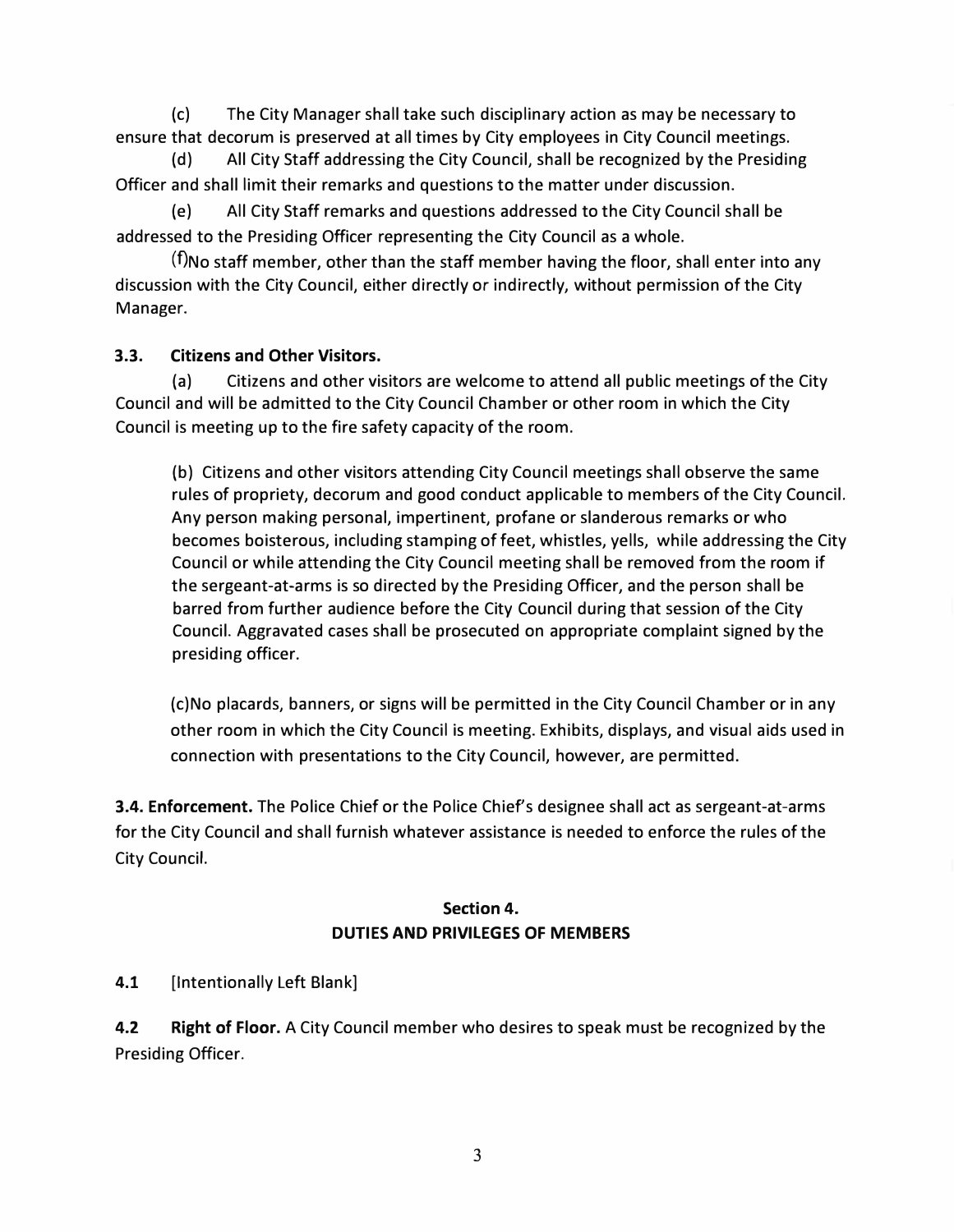**4.3 Conflict of Interest.** A member prevented from voting by a conflict of interest shall leave the City Council meeting during the debate, shall not vote on the matter, and shall otherwise comply with the state law and City ordinances concerning conflicts of interest.

### **4.4 Voting.**

(a) Every member present when a question is called shall vote either Aye or Nay except on matters involving a conflict of interest or the consideration of the member's own official conduct.

(b) After the result of a vote is announced, a member may not change a vote unless, before the adjournment of that meeting, permission is given to change the vote by a majority vote of the members present.

**4.5 Excusal from Attendance.** City Council members are expected to attend meetings and stay in attendance during each meeting. No member shall be excused from attendance at a City Council meeting except for good and valid reasons, as determined by the Presiding Officer.

**4.6 Excusal During Meetings.** No member should leave a City Council meeting while in session without the approval of the Presiding Officer of those good and valid reasons as determined by the Presiding Officer, except that Council members and other persons sitting at the dais may temporarily excuse themselves for the purposes of a personal servicing stop.

#### **Section 5. PRESIDING OFFICER AND DUTIES**

**5.1. Presiding Officer.** The Mayor, if present, shall preside as Chair at all meetings of the City Council. In the absence of the Mayor, the Mayor Pro Tern shall preside. In the absence of both the Mayor and the Mayor Pro Tem, the longest serving member of the Council present shall act as Presiding Officer for such meeting.

**5.2. Call to Order.** The meetings of the City Council shall be called to order by the Presiding Officer.

**5.3. Preservation of Order.** The Presiding Officer shall preserve order and decorum, call upon the sergeant-at-arms as necessary to enforce compliance with the rules, and confine members in debate to the question under discussion.

**5.4. Questions to be Stated.** The Presiding Officer shall state all questions submitted for a vote and announce the result.

**S.S. Call for Recess.** The Presiding Officer may recess at appropriate intervals during the meeting agenda.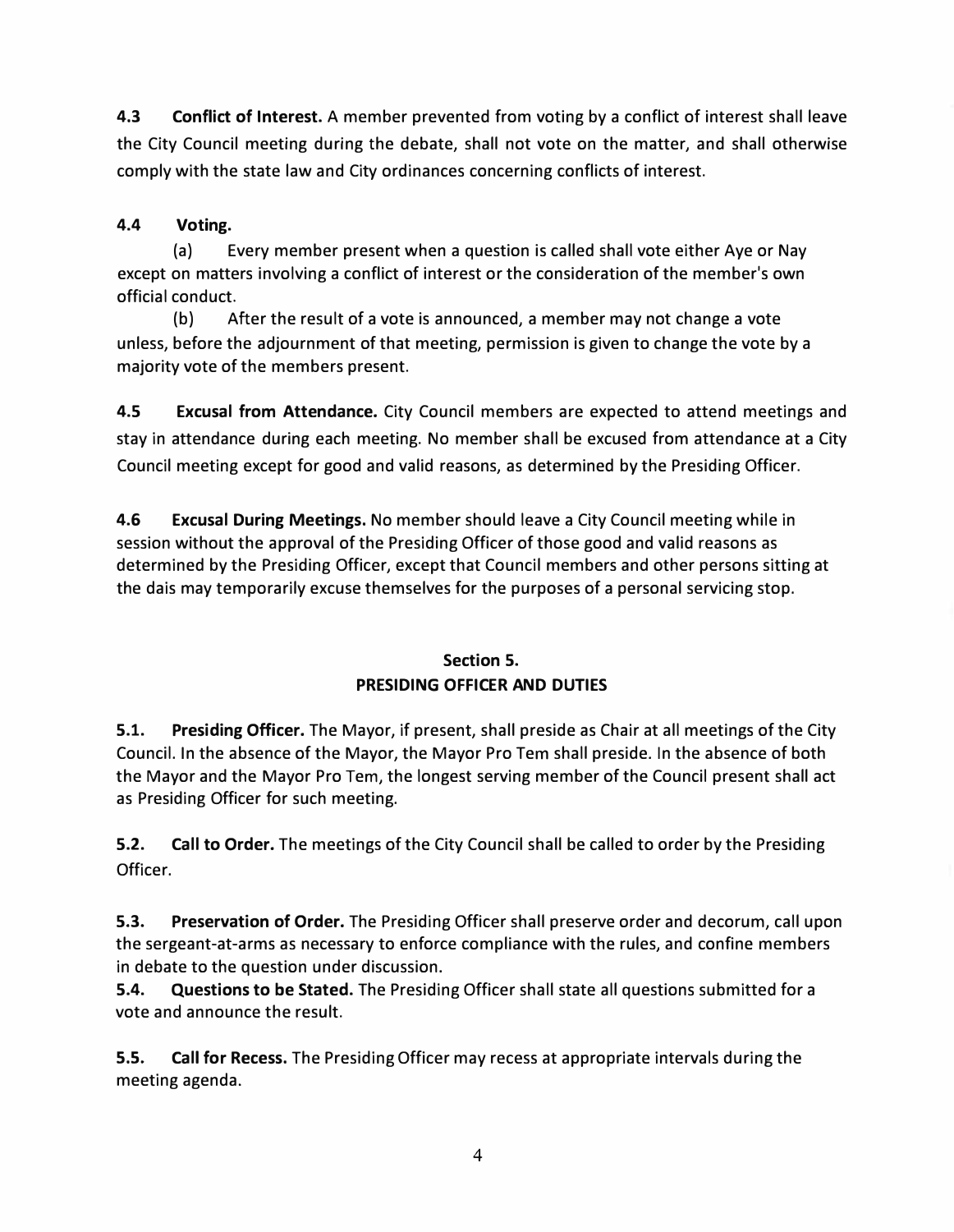5.6. **Point of Order.** Any member who notices a breach or violation of the rules or of any law has a right to call immediate attention to the fact and insist that the rules be enforced by raising a point of order. Any member may raise a point. If order by stating, "Point of order" or "I rise to a point of order".

A member raising a point of order shall be recognized by the Presiding Officer and the member shall state the reasoning for any violation of the rules or why the organization's rules aren't being followed correctly.

The Presiding Officer's duty is to make a *ruling,* on the point of order. The Presiding Officer may check the rules or the laws, or request advice of legal counsel, but in any case, a point of order is ruled on in one of two ways: The point is declared either "Well-taken," or "Not well-taken," and a short explanation of the ruling shall be given by the Presiding officer for the taking of adequate meeting minutes .

If, however, the point being raised is not as dear as whether a member's motion or discussion is being handled correctly or is germaine to the agenda item discussion. The Presiding Officer may reasonably be in doubt, or may prefer to let the council decide the point in the interest of harmony. In this the case, The presiding Officer may respond, "The chair is in doubt on the member's point. All those who consider the member's motion or discussion germane will say "Aye". All Opposed will say "Nay'. The vote will be canvassed into the record.

**5.7. Failure to Carry Out Duties.** Should the Presiding Officer fail to carry out the duties of such designation as set out in Federal law, State law, the Granbury City Charter, Granbury Local Ordinances, or as set out herin this document, the line of succession as to an acting Presiding Officer shall be the same as set out in Section. 5.1 herein.

### **Section 6. ORDER OF BUSINESS**

**6.1. Agenda.** The order of business of each meeting shall be as contained in the agenda prepared as follows:

(a) The agenda shall be a listing by topic of subjects to be considered by the City Council, and shall be delivered to members of the City Council in advance of each meeting.

(b) The City Manager shall be in charge of preparing the agenda.

**6.2. Placement of Items on Agenda.** Any item requested by one or more members of the City Council or by the City Manager shall be placed on the agenda and said agenda item shall include a designation in the staff report denoting whom on the council requested the item be placed on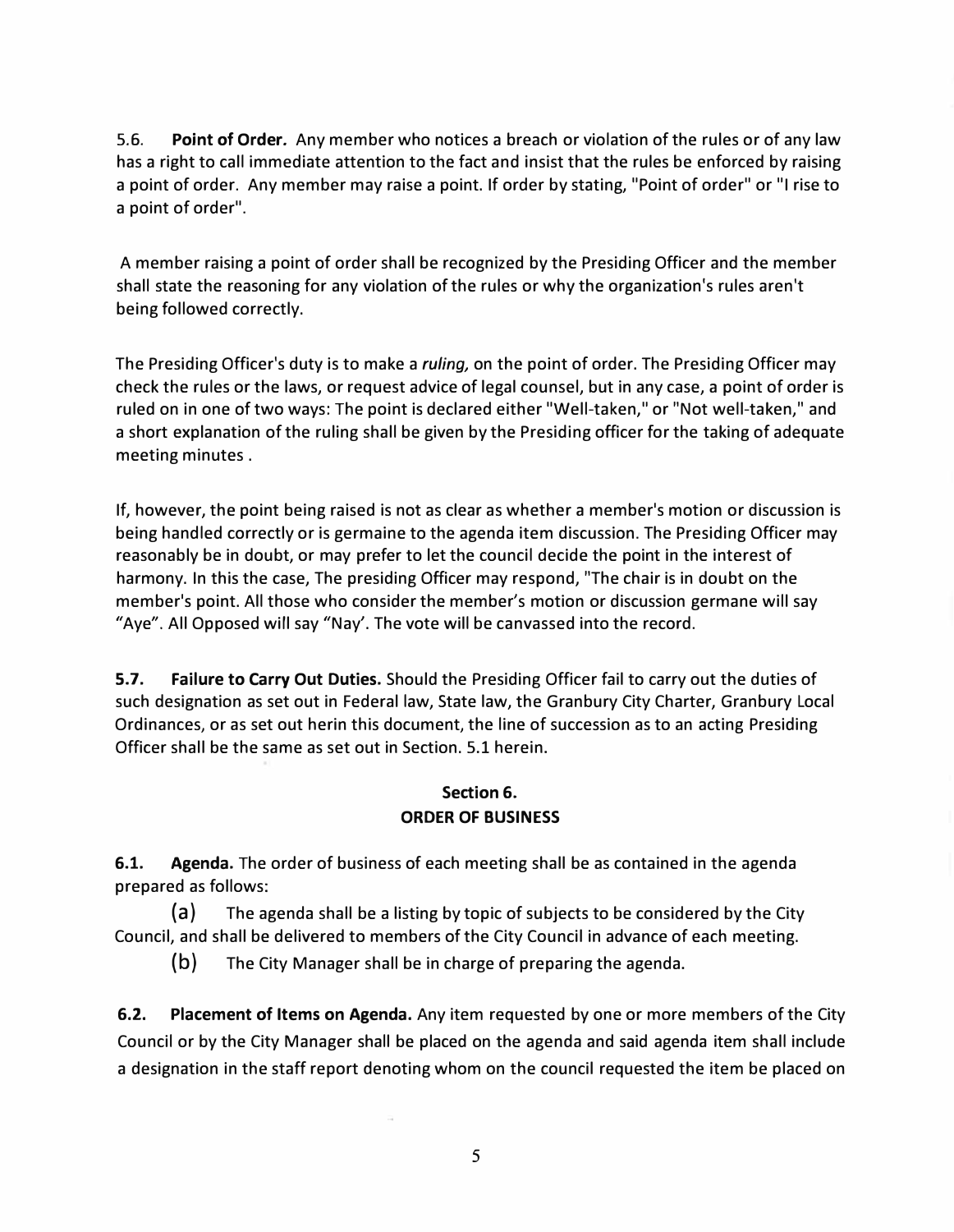the agenda. All agenda items must be submitted to the City Manager by 12:00 noon on Monday the week prior to the scheduled meeting. All agenda items shall be submitted to the City Manager via email and must be accompanied by any and all necessary attachments or other documentation.

**6.3. Public Hearings.** A person may address the City Council for any public hearings, subject to first being recognized by the Presiding Officer, concerning items on the agenda-in accordance with Subsection 3.3 of these rules, subject to Subsection 6.4 of these rules, and subject to Subsection 6.5 of these rules, as set out herein.

**6.4. Speakers to Register.** A person wishing to address the City Council must first register, using the designated written form, with the City Secretary and provide the following information: Name, daytime telephone number, residence address, email address, the subject matter to be presented, and whether the subject is on the current City Council agenda. Speakers registering to speak to current agenda matters will be called upon at the time the matter is to be considered by the City Council.

**6.5. Speaker Rules.** The City Secretary shall present to each citizen speaker registering to address the City Council a copy of the following rules:

"IN ORDER THAT THE CITY COUNCIL MAY PROPERLY CONSIDER EACH MATTER BROUGHT TO IT BY CITIZENS, SPEAKERS ARE ASKED TO OBSERVE THE FOLLOWING RULES:

(a) Only one person may approach the microphone at any one time, and only the person at the microphone, upon recognition by the Presiding Officer, will be allowed to speak for no more than three minutes unless otherwise directed by the Presiding Officer.

(b) Speakers must address their comments to the Presiding Officer rather than individual City Council members or staff.

(c) Speakers may file copies of their remarks or supporting information with the City Secretary who will make the information available to the City Council and City Manager if requested."

**6.6. Citizen Comments on Matters Not on the Agenda.** After the Deliberation Agenda items are completed, the City Council will provide an opportunity for citizens to present concerns or address issues that are not matters of consideration listed on a posted meeting agenda during this period at one City Council meeting per month, subject to the rules in subsection 6.4 and 6.5 above. The Council will be allowed to receive input or information for a future agenda item but will not be allowed to enter into any discussions. Each person properly registered to speak shall be given three (3) minutes to address the governing body on any such item not on the agenda.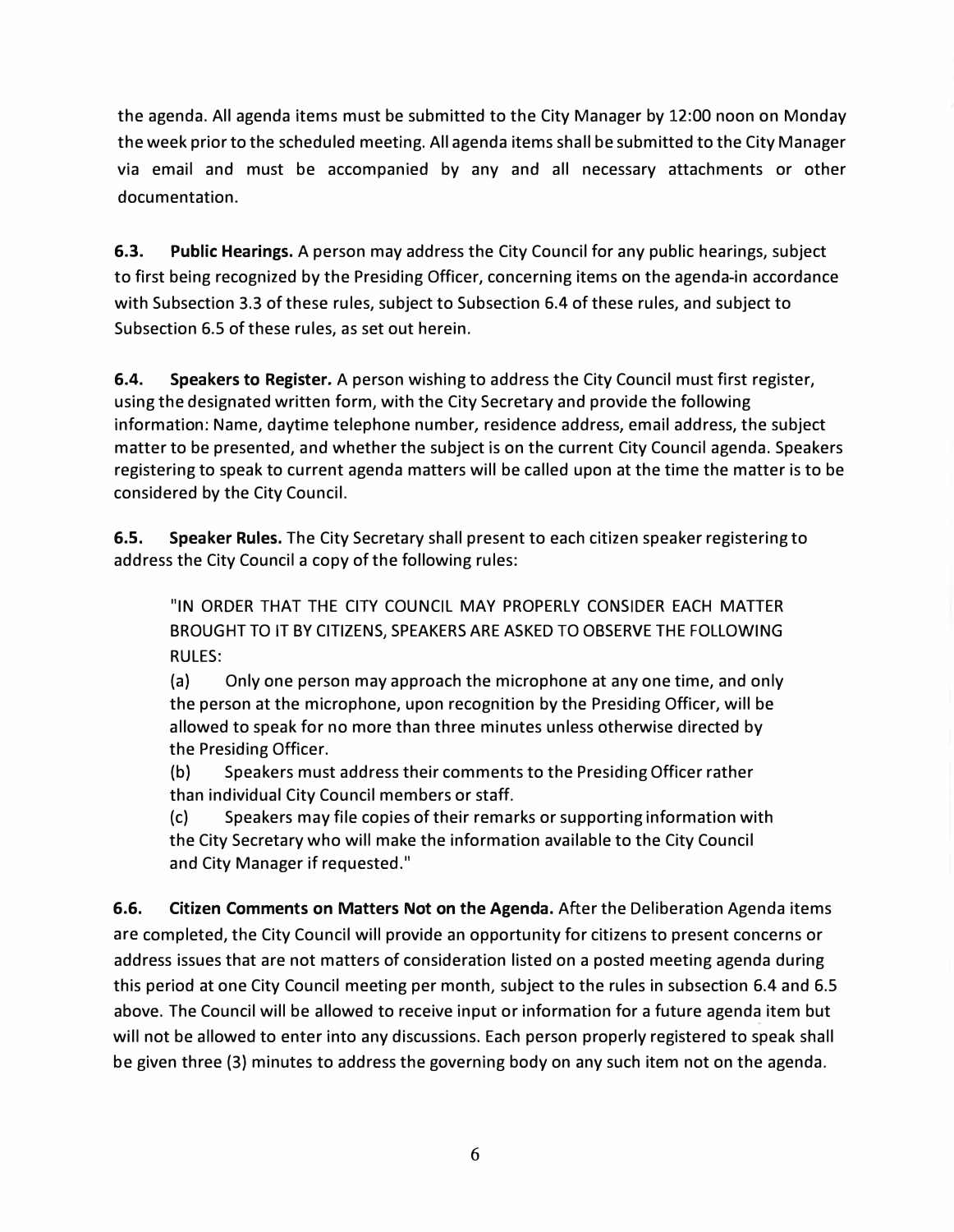The Council shall allot a maximum of 30 minutes for citizen comments during the designated Council Meeting.

**6.7. Public Comments on Agenda Items (For Non-Public Hearing Agenda Items).** The Council shall allow members of the public to speak on any item listed on the agenda pursuant to Texas Local Government Code 551.007. Each person wishing to speak may register to speak pursuant to 6.4 of these rules. Each person properly registered to speak shall be given three (3) minutes to address the governing body on any such item listed on the agenda then before the governing body, and during such time period as established pursuant to the placement of "Public Comment" on the Council's agenda.

**6.8. Communications to Mayor and City Council.** The City Manager shall provide the City Council with an analysis of major items to be acted upon by the City Council at its meetings. The analysis shall be delivered to the City Council members preceding the meeting at which the item is to be discussed.

**6.9. Oral Presentations.** Matters requiring the City Council's attention or action may be presented orally by the City Manager. If matters have developed since the deadline for delivery of the agenda, the City Manager, or any City Council member, may make an oral report to the City Council.

**6.10. Council Requests for Staff Reports.** City Council Members may request staff reports and other staff work through the City Manager or City Attorney. If the request involves a significant use of staff resources, the City Manager or City Attorney shall have the discretion to ask the Council Member to "postpone definitely" the request to a certain date with a consensus from the City Council.

#### **Section 7.**

## **CONSIDERATION OF ORDINANCES, RESOLUTIONS, AND MOTIONS**

**7 .1. City Attorney to Approve.** All ordinances shall be approved as to form by the City Attorney.

**7.2. Recording of Votes.** The vote upon the passage of all ordinances and resolutions shall be taken in open meeting by a canvass of the City Council, and the vote of each Councilperson shall be entered upon the minutes, and every ordinance or resolution, upon its final passage, shall be recorded in a book kept for that purpose and shall be authenticated by the signature of the Mayor or Mayor Pro-Temporary and the City Secretary. (City Charter, Section 2.11)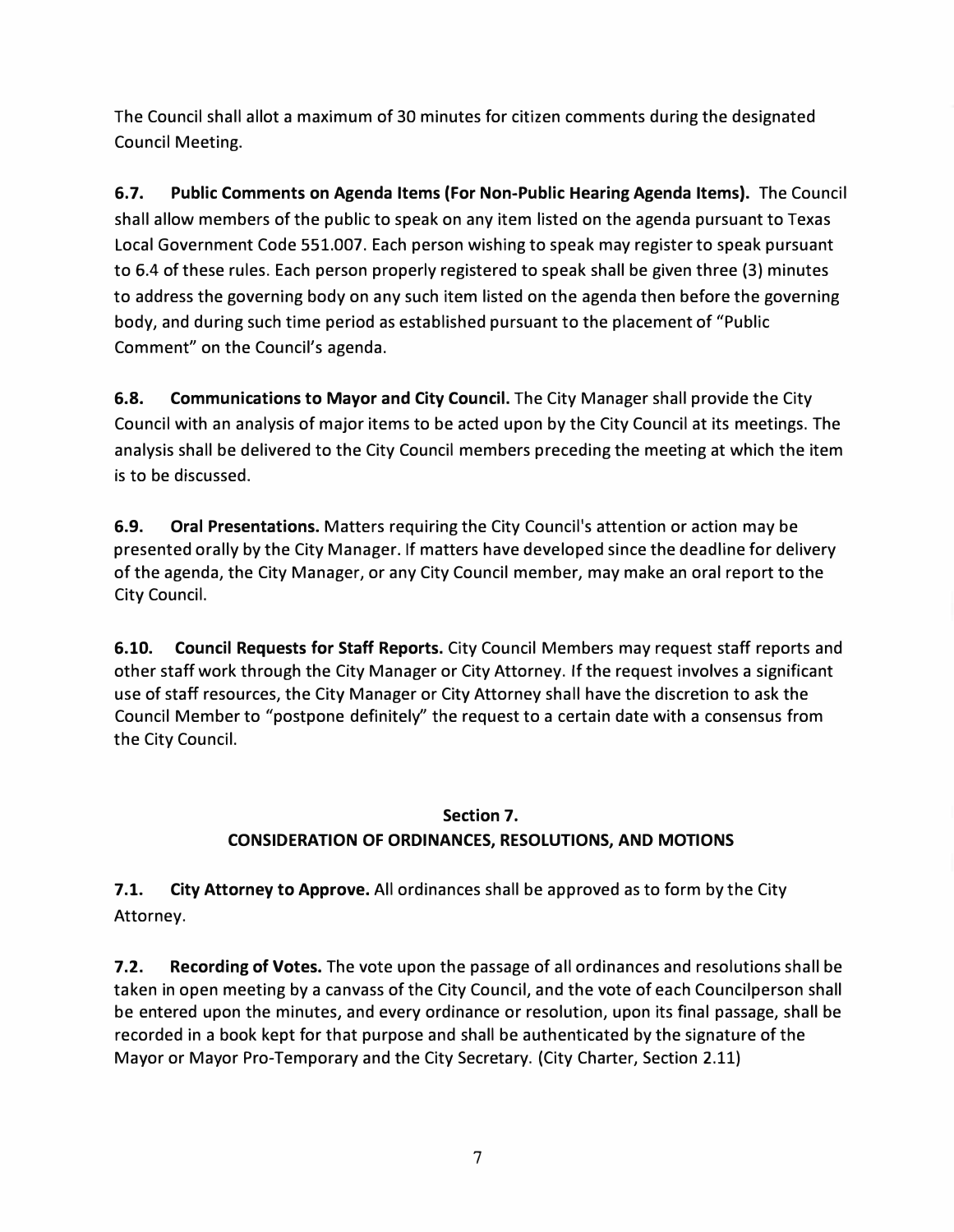**7.3. Action by City Council.** No action of the City Council shall be valid or binding unless adopted by the affirmative vote of a majority of the Members of City Council in accordance with the City Charter Section 2.11.3 Validity of Action.

Unless superceded by Law, the following schedule is provided for purposes of clarity on validity of actions as provided for in this Charter:

| <b>Action</b>                                                                                          | <b>Votes Necessary with</b><br>four (4) Members of<br><b>City Council Present</b> | <b>Votes Necessary with</b><br>five (5) Members of<br><b>City Council Present</b> | <b>Votes Necessary with</b><br>six (6) Members of City<br><b>Council Present</b> |
|--------------------------------------------------------------------------------------------------------|-----------------------------------------------------------------------------------|-----------------------------------------------------------------------------------|----------------------------------------------------------------------------------|
| Section 2.11.3 - Legislative<br>and Administrative actions<br>other than as provided for<br>herein     | 3                                                                                 | 3                                                                                 | 4                                                                                |
| Section 1.07 - Votes on<br>annexation or<br>disannexation                                              | 4                                                                                 | $\overline{4}$                                                                    | 4                                                                                |
| Section 2.05 - Vote to expel<br>a Member of the City<br>Council upon finding of<br>official misconduct | 4                                                                                 | $\overline{4}$                                                                    | 4                                                                                |
| Section 2.08 - Votes on the<br>appointment or removal of<br>the City Secretary                         | 14                                                                                | $\overline{4}$                                                                    | 4                                                                                |
| Section 2.09 - Votes on the<br>appointment or removal of<br>the City Attorney                          | 4                                                                                 | $\overline{4}$                                                                    | 4                                                                                |
| Section 4.06 - Votes on the<br>repeal or amendment of an $ 4$<br>initiated ordinance                   |                                                                                   | 4                                                                                 | 4                                                                                |
| Section 5.01 - Votes on the<br>appointment or removal of<br>the City Manager                           | $\vert 4 \vert$                                                                   | 4                                                                                 | 4                                                                                |

**7.4. Personal Privilege.** The right of a City Council member to address the Council on a question of personal privilege shall be limited to cases in which his or her integrity, character, or motives are assailed, questioned, or impugned.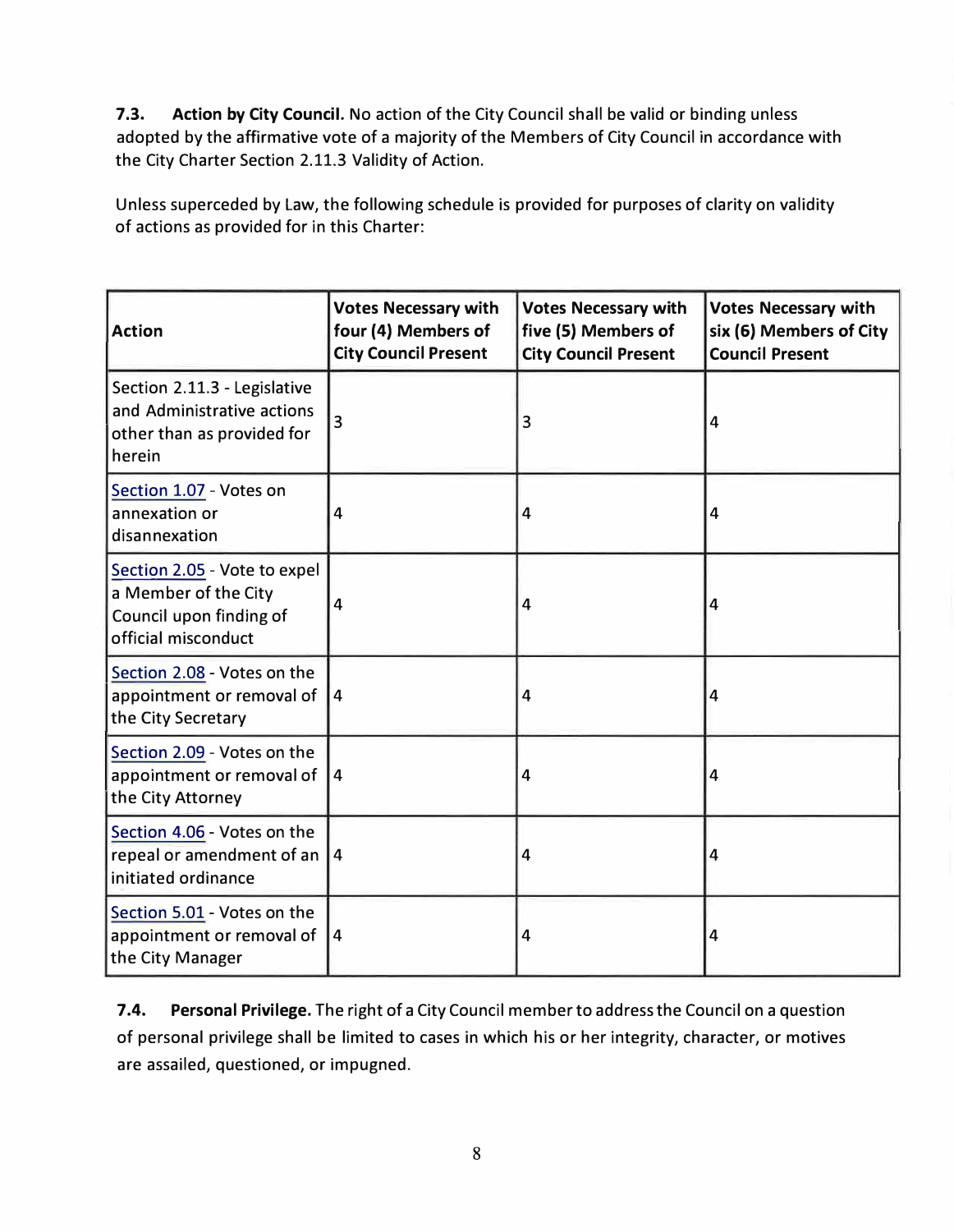**7.5. Dissents and protests.** Any City Council member shall have the right to express dissent from or protest against any ordinance or resolution of the City Council and have the reason therefore entered upon the minutes. Such dissent or protest may be filed in writing, and presented to the City Council not later than the next regular meeting following the date of passage of the ordinance or resolution objected to.

#### **7 .6. Reconsideration.**

(a) A motion to reconsider any action of the City Council may be made, seconded, and voted on not later than the next succeeding meeting of the City Council. If reconsideration of the City Council action has not been posted on the City Council agenda for the meeting at which the motion to reconsider is made, actual reconsideration of the item must be delayed until the next meeting, after the posting requirements of the Open Meetings Act are met.

(b) A motion to reconsider an action of the City Council may only be made by a member who voted with the prevailing side. It can be seconded by any member. No question shall be twice reconsidered except by unanimous vote of the City Council, except that action relating to any contract may be reconsidered at any time before the final execution thereof.

(c) Certain actions of the City Council that involve specified procedural requirements set out by statute, charter or ordinance shall not be subject to reconsideration.

**7.7. The Previous Question.** When the previous question is moved and seconded, it shall be put as follows: "If there is no further discussion, the motion will be considered?" There shall be no further amendment or debate, but pending amendments shall be put in their order before the main question. If the motion for the previous question is lost, the main question remains before the City Council. An affirmative vote of at least 4 votes shall be required to approve the previous question. (To demand the previous question is equivalent in effect to moving "that debate now cease and the City Council immediately proceed to vote on the pending motion." In practice, this is done with the phrase "Call for the Question," or by simply saying "Question.")

**7.8. Withdrawal of Motions.** A motion may be withdrawn, or modified, by its mover without asking permission until the motion has been called for a vote. If the mover modifies the motion, the seconder may withdraw the second. After the motion has been called for a vote, the mover shall neither withdraw it nor modify it without the consent of the Council.

**7.9. Amendments to Motions.** No proposal of a subject different from that under consideration shall be admitted as a motion or amendment to a motion. A motion to amend an amendment shall be in order, but one to amend an amendment to an amendment shall not be in order. The Presiding Officer shall be the judge of appropriate amendments.

**7.10. Tabling a Motion.** To "lay on the table" is properly used only when it is necessary to suspend consideration of a main motion in order to deal with another matter that has come up unexpectedly and which must be dealt with before the pending motion can be properly addressed.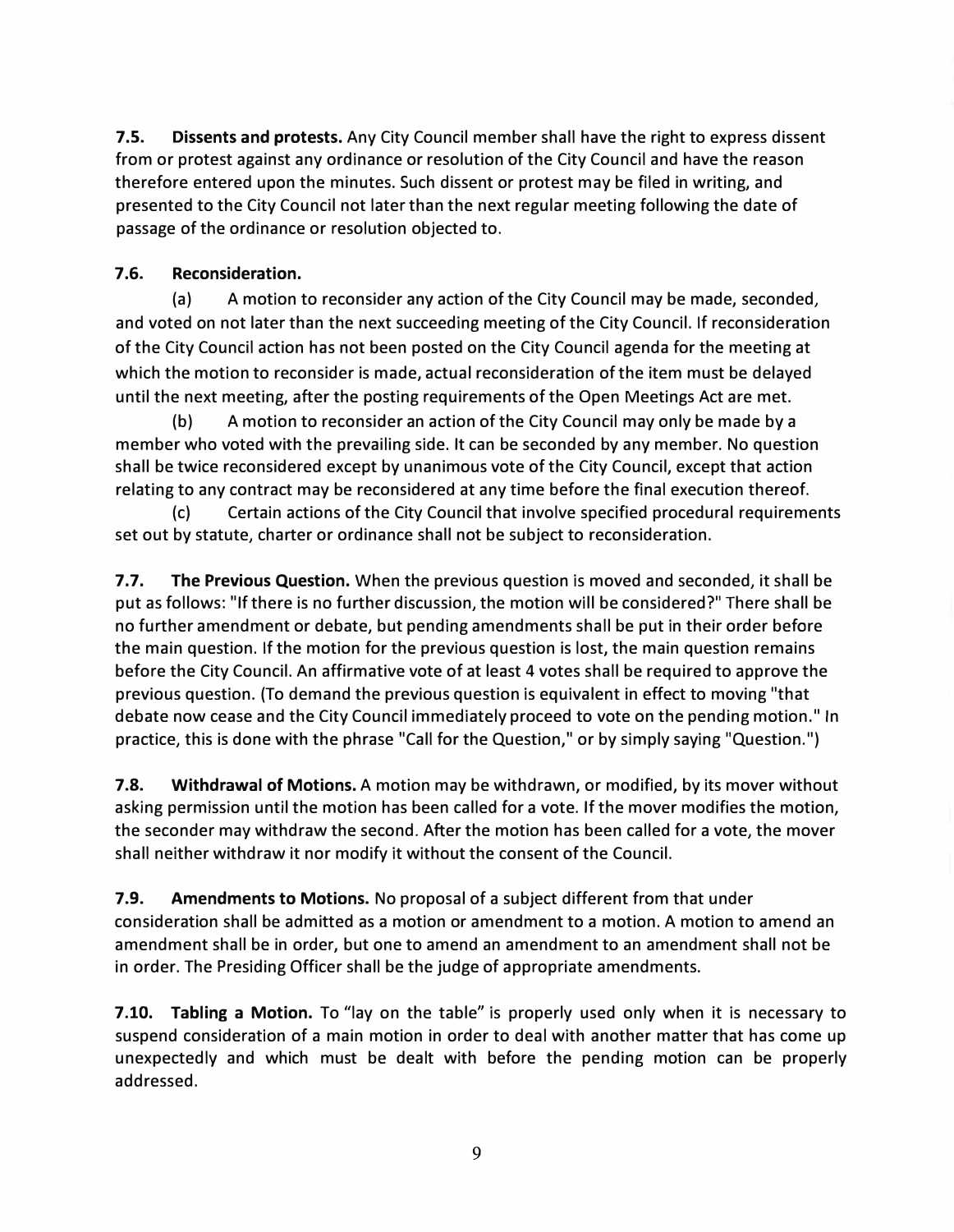**7.11. Taking a Motion from a Table.** A main motion that has been laid on the table may be taken up again by adoption of a motion "to take from the table". A motion can be taken from the table at the same session (or meeting) or at the next session (or meeting). Otherwise, the motion dies.

**7.12 Motion to Postpone Definitely.** Action on a pending question may be postponed to another time. Alternatively, a motion can be postponed until after a specific event has occurred, such as after an officer makes a relevant report. Postponing a motion is permitted so long as:

- (a) There is a meeting on the date the motion is postponed to;
- (b) The date to which the main motion is being postponed is not too late for it to be effective.

**7.13. Parliamentary Procedure.** When not specifically addressed by these Rules of Procedure, the Presiding Officer shall, to the best of his/her ability, adhere to the Parliamentary Procedure.

**7.14. Tie Vote.** In the event of a tie in votes on any motion, the motion shall be considered lost.

## **Section 8. RULES SUSPENSION OR AMENDMENT**

**8.1. Suspension of Rules.** Any provision of these rules not governed by the City Charter, City Code, or state law may be temporarily suspended by the Presiding Officer without objection or in the event of objection by a two-thirds vote of the members of the City Council present. The vote on any such suspension shall be entered upon the record.

**8.2. Amendment of Rules.** These rules may be amended or new rules adopted, by a majority vote of the members of the City Council present. These rules shall be readopted, amended or replaced at the first meeting of the City Council following the annual municipal election.

### **Section 9. SPEAKING ON BEHALF OF THE COUNCIL**

**9.1 Speaking for Council.** No Council member shall have the authority to speak on behalf of the Council. Council may give their opinions about pending issues, but shall not predict the outcome of any vote.

**9.2** Public Notice. Public notice of information shall be made only by a Public Information Officer, which duties can be assigned to any staff by the City Manager.